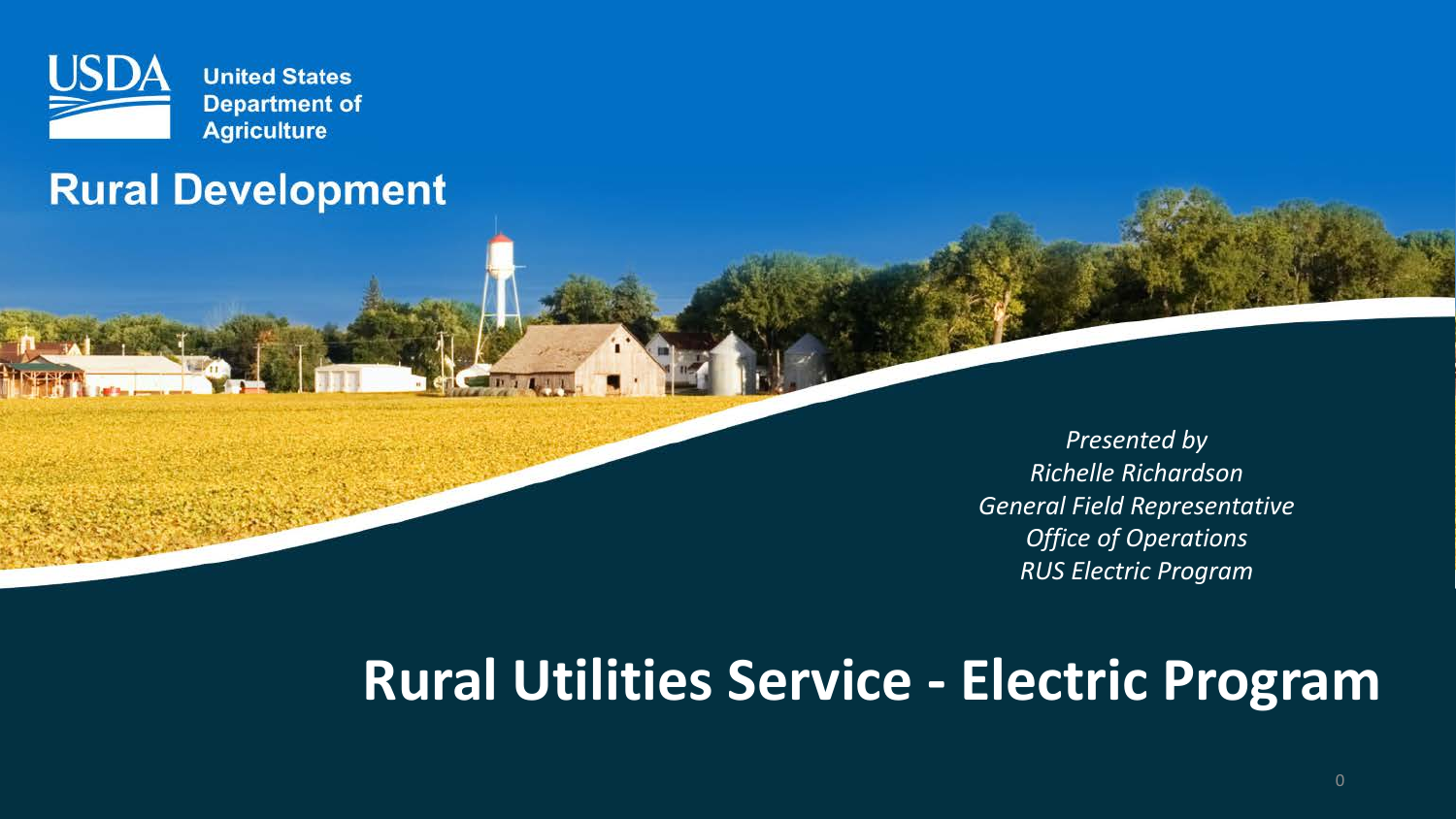# RUS Electric Program

### **Available Programs:**

- Guaranteed Loan Program (Federal Financing Bank)
- Rural Energy Savings Program (Relending)
- Section 313a Guaranteed Underwriter Loans (Relending Financial Institutions)
- High Energy Cost Grants (Energy costs must be at least 275% above the national average. I am no aware of any entities in Virginia that would qualify.)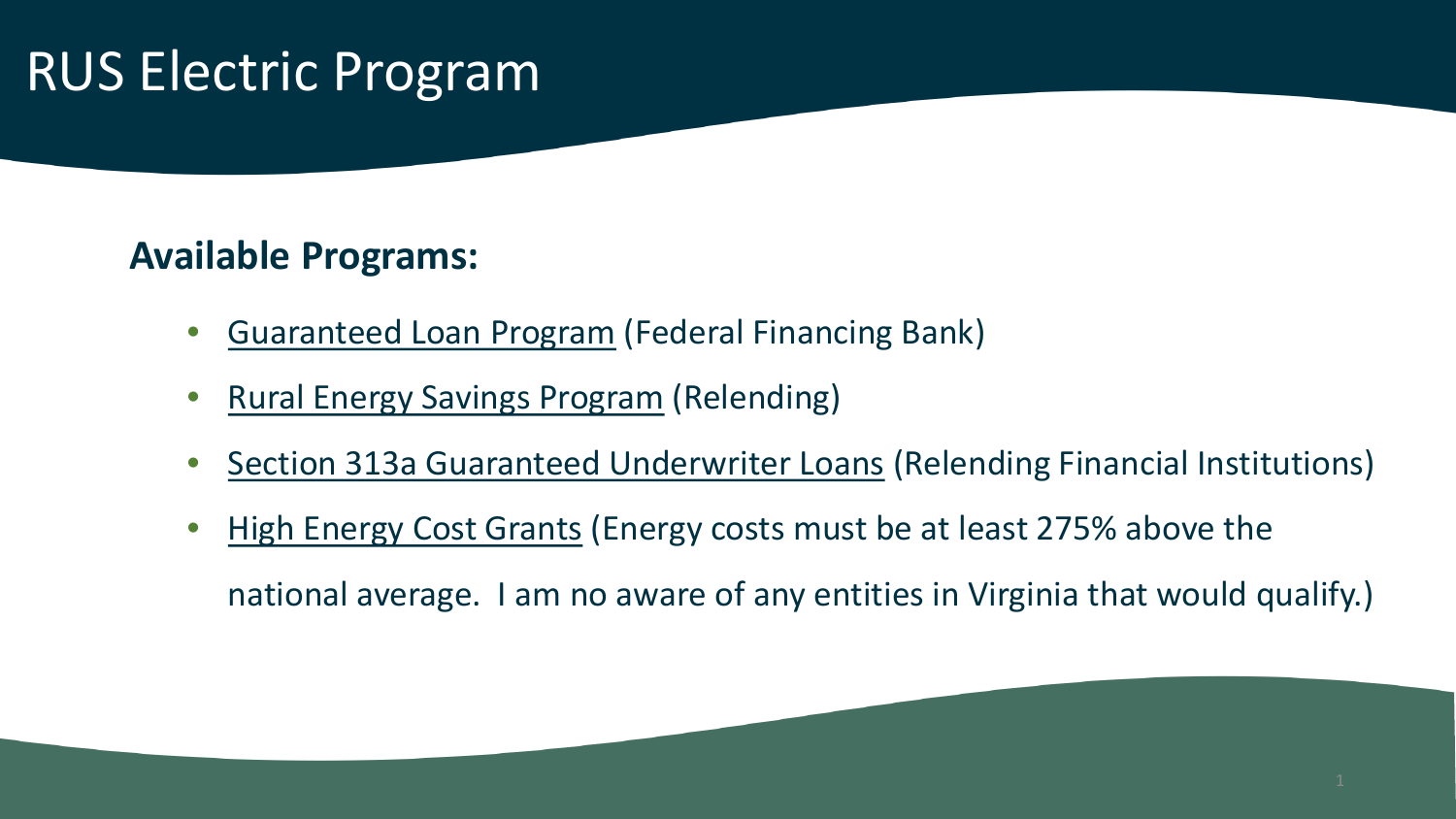#### **RUS Electric Program Makes Loans and Loan Guarantees to Finance:**

- The construction and/or acquisition of electric distribution, transmission, and generation facilities, including system improvements and replacements to furnish and improve electric service in rural areas.
- Demand side management, energy efficiency and conservation programs, and on-grid and off-grid renewable energy systems, and smart grid investment.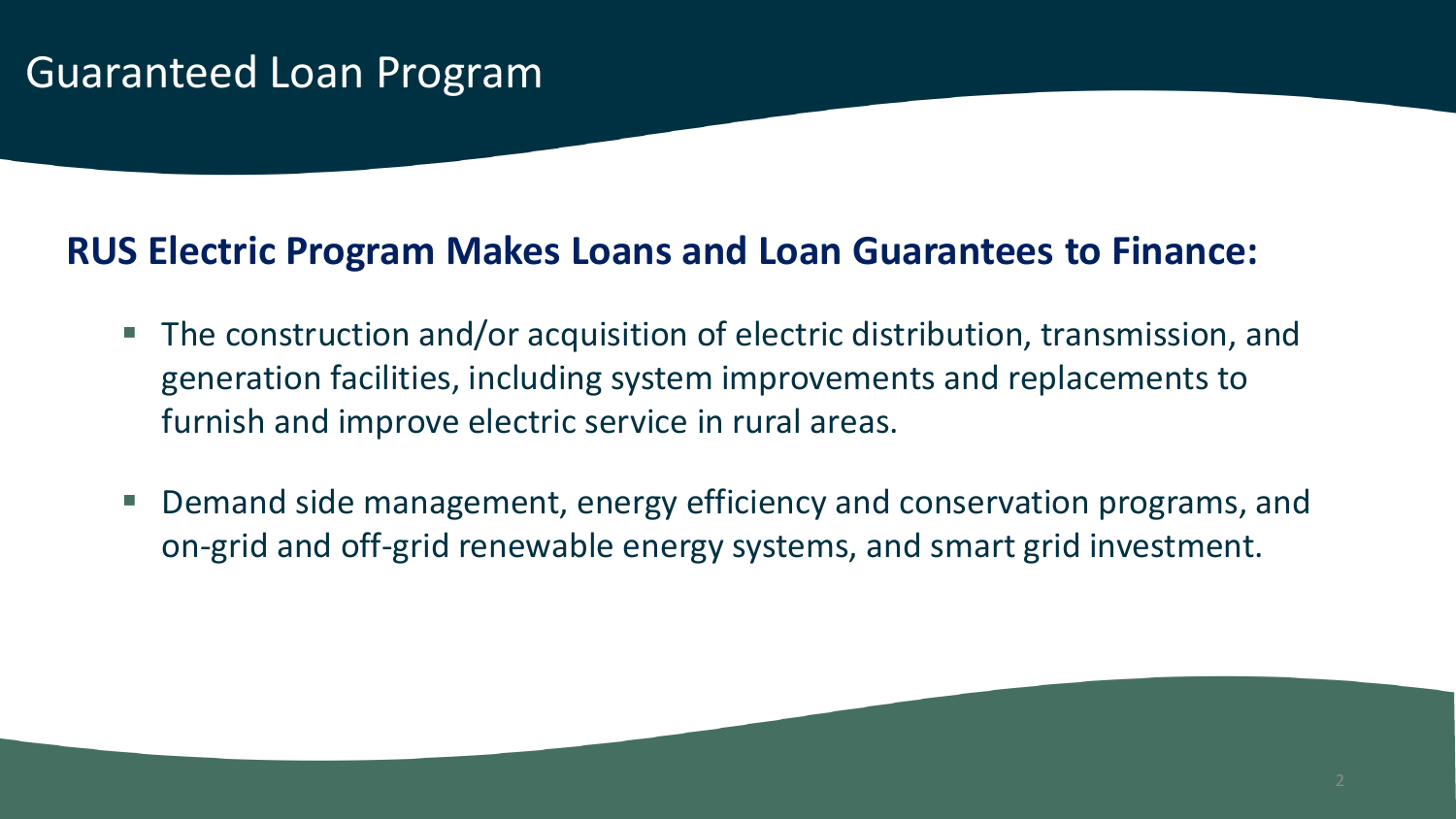#### **Types of Eligible Borrowers:**

- Corporations, states, territories, and subdivisions and agencies thereof; municipalities; people's utility districts; and cooperative, non-profit, limited-dividend, or mutual associations. *Pretty much any entity!*
- However, to be an eligible borrower the loan must provide or propose to provide:
	- The retail electric service needs of rural areas, or
	- The power supply needs of distribution borrowers under the terms of power supply arrangements satisfactory to RUS.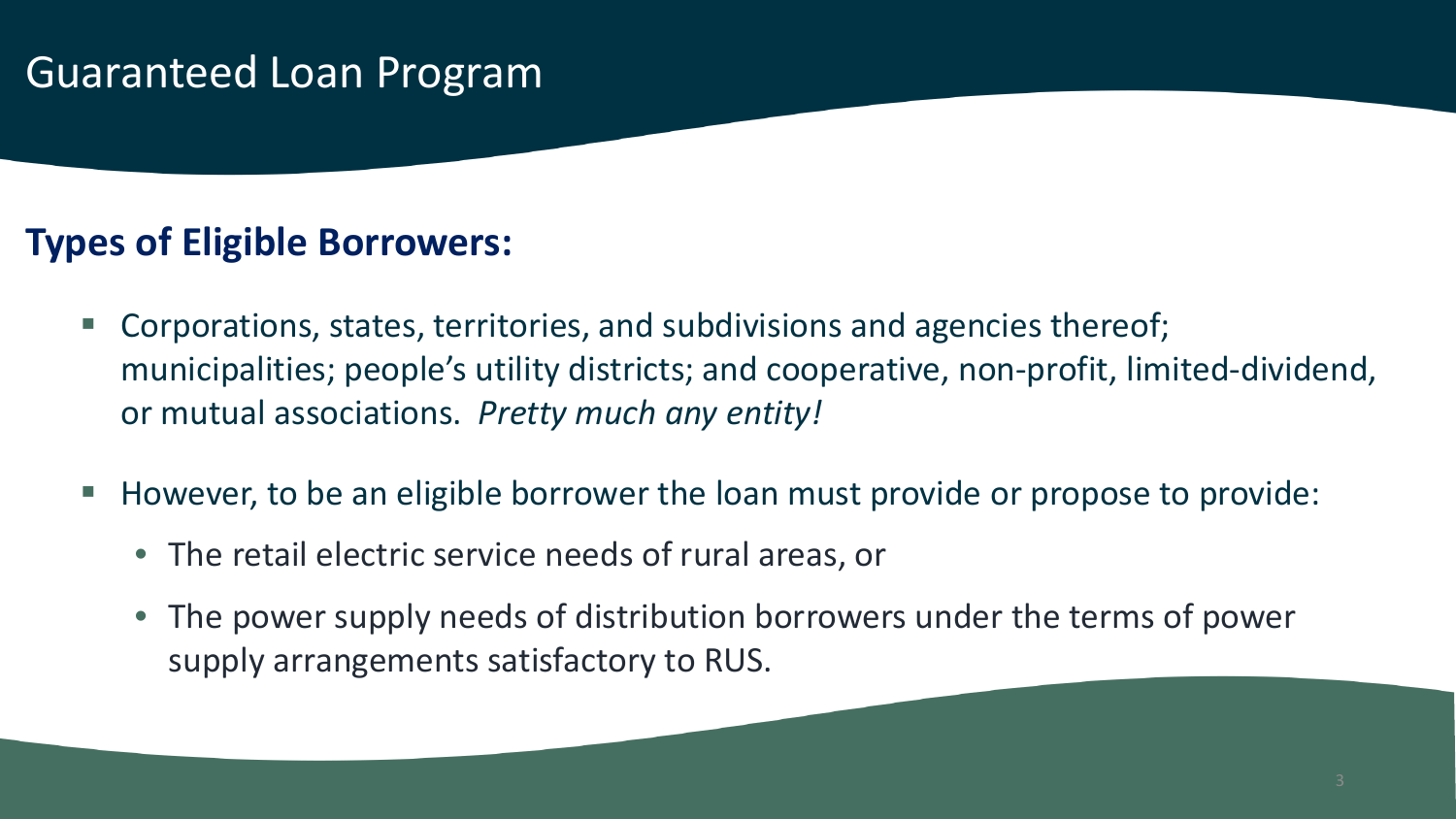#### *Rural Area* **means:**

- (i) Any area of the United States, its territories and insular possessions…other than a city, town or unincorporated area that has a population greater than 20,000 inhabitants; and
- (ii) Any area within a service area of a borrower for which a borrower has outstanding loan as of June 18, 2008, made under titles I though V of the Rural Electrification Act of 1936 (7 U.S.C. 901-950bb).\* For initial loans to a borrower made after June 18, 2008, the "rural" character of an area is determined at the time of the initial loan to furnish or improve service in the area.
	- \* *Often referred to as "Once Rural, Always Rural."*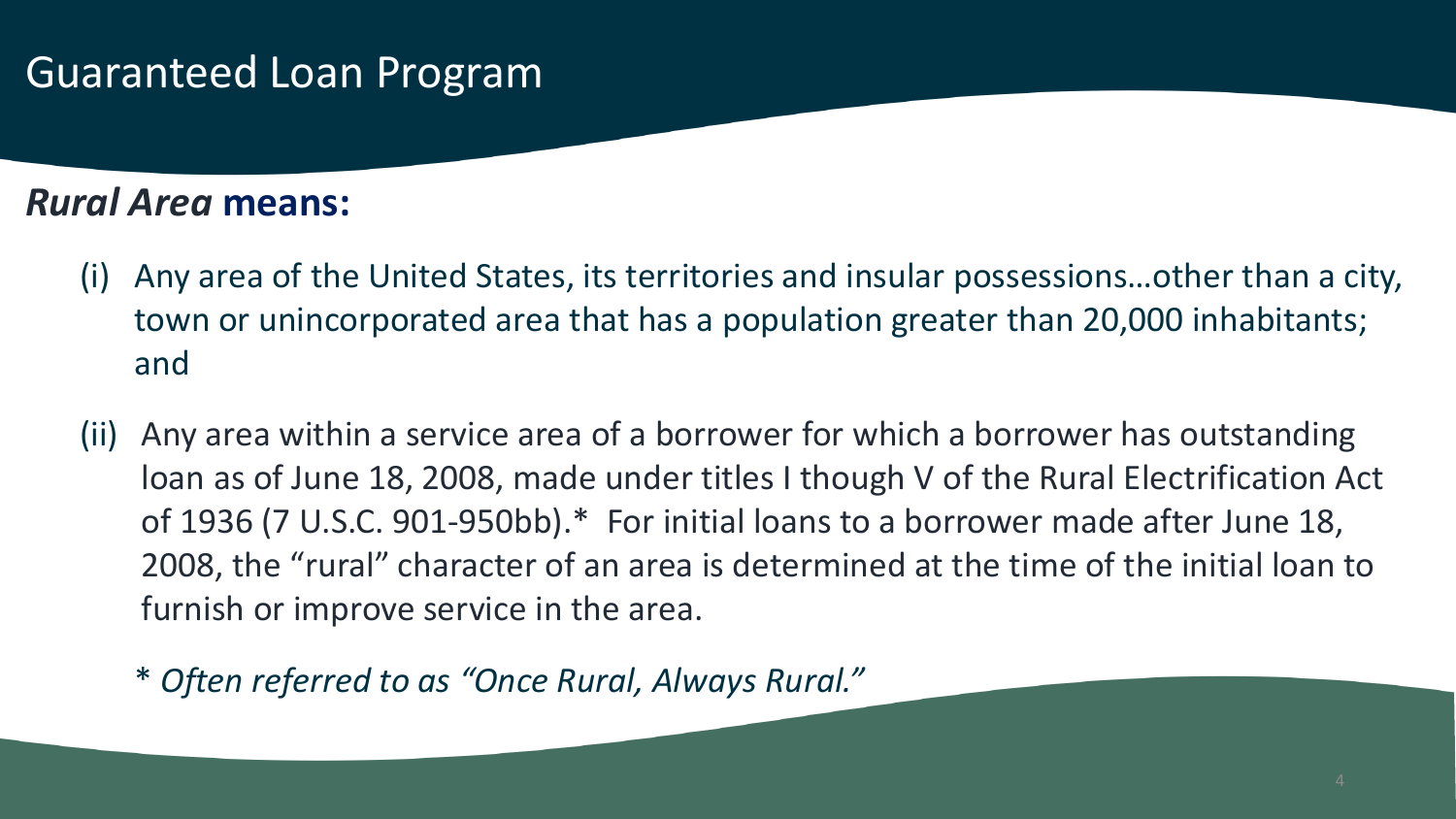#### **Terms of Guaranteed FFB Loans:**

- Interest rates established daily by United States Treasury. Interest rate is determined at time of each advance. 1/8 of 1% administrative fee added to base rate.
- Term of the loan is based on the useful life of the facilities being financed, with a maximum term of 35 years. Power supply borrowers'/generation loan term is also based on the term of its wholesale power contracts with members.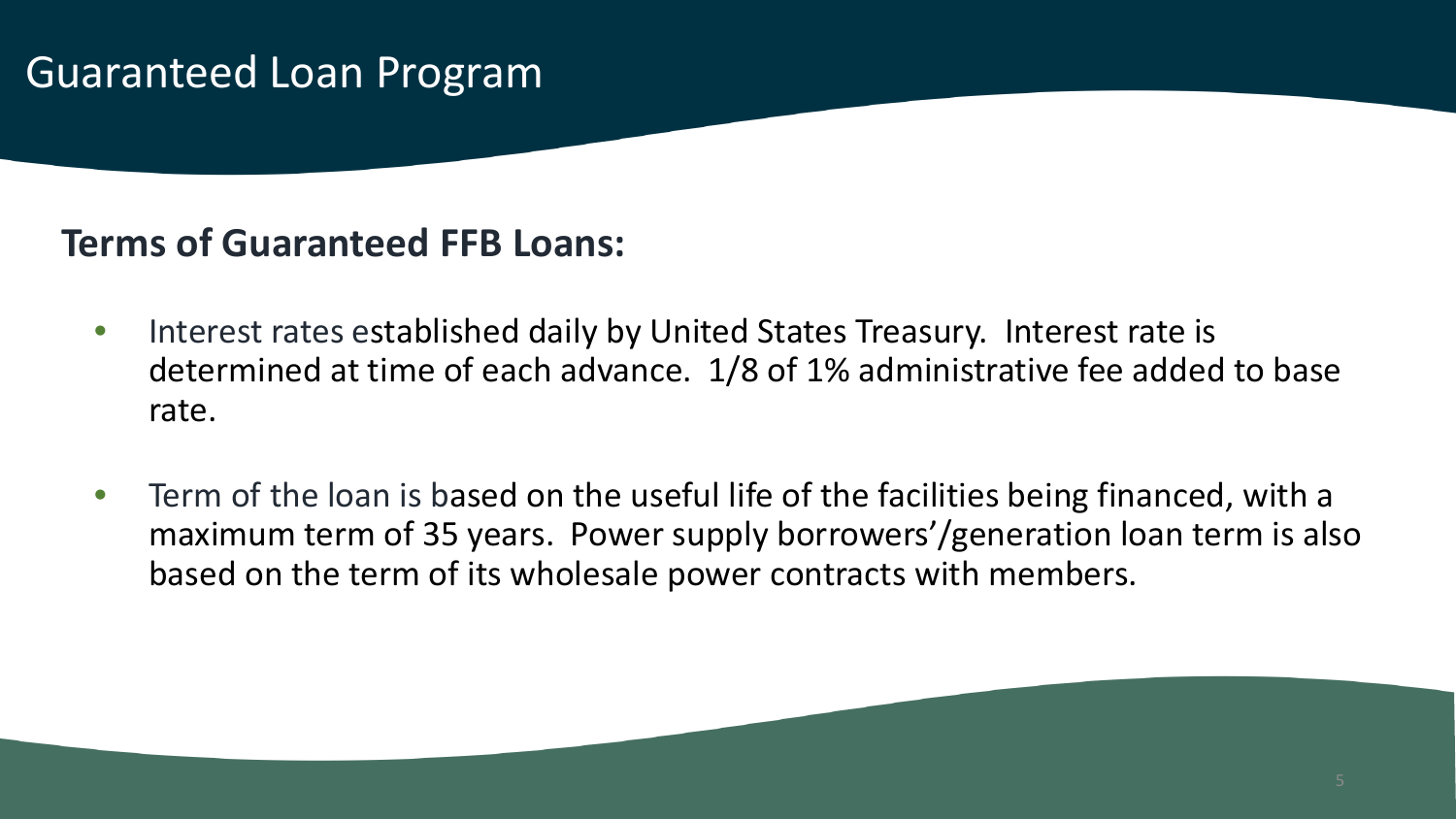The RUS Electric Program has a \$5 billion loan budget for Fiscal Year 2019 for financing electrical infrastructure in rural areas, including smart grid initiatives.

- The Electric Program, thru the funding of:
	- Smart grid initiatives;
	- Communications facilities for energy management; and
	- Fiber to the meter for increased energy efficiency initiatives ...
- …can aid in the **support and deployment** of **broadband** through the use of those facilities implemented for smart grid purposes.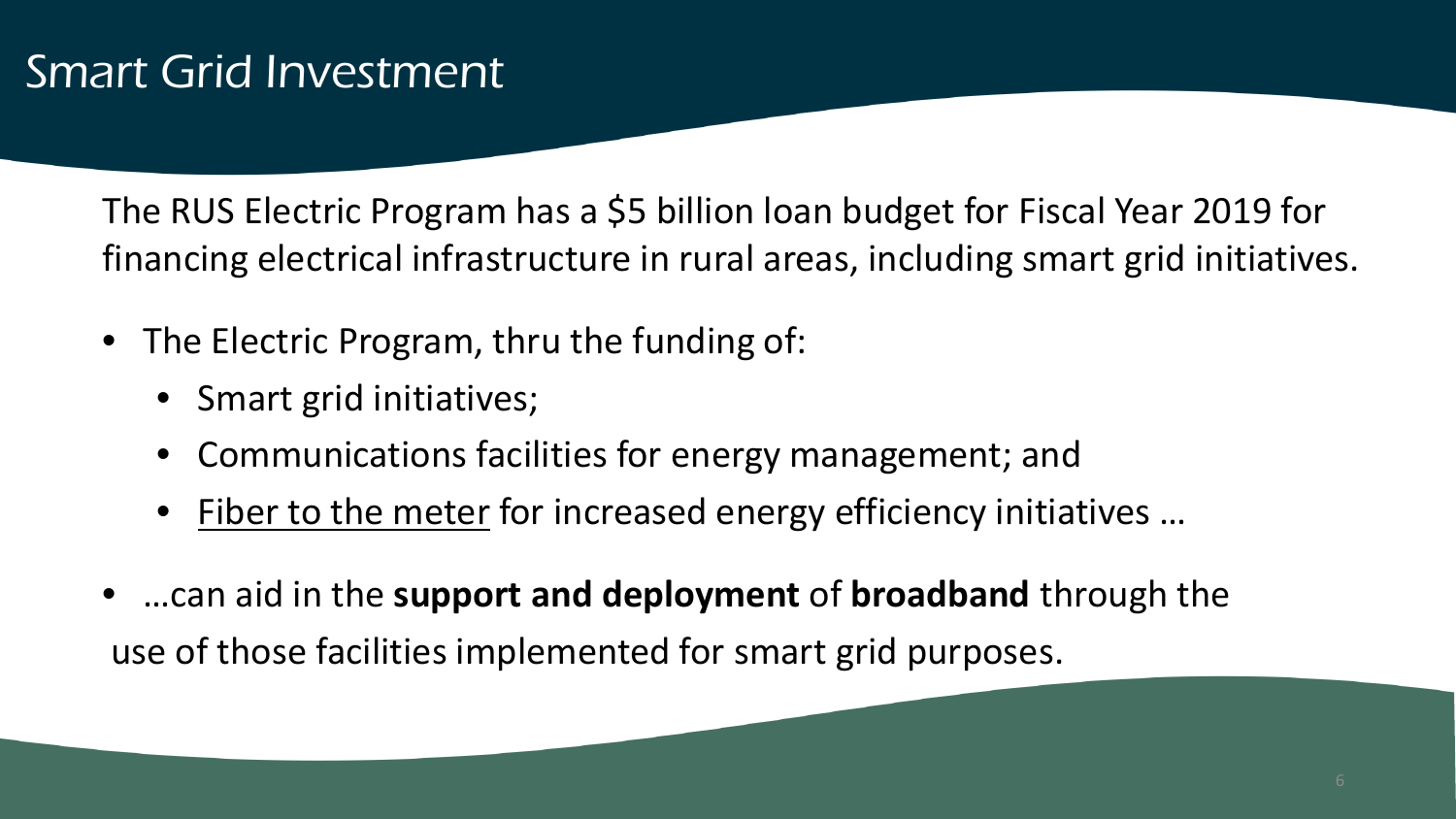**The Financing Plan** – Borrowers may seek a variety of financing options to assist in rural broadband deployment.

- The smart grid facilities, including related fiber networks and electronics, can be funded with RUS Electric Program funds through the regular application process
- For assets and facilities related directly to and used solely in the provision of nonsmart grid related broadband services, borrowers should consider other funding sources, such as
	- Internally generated funding or equity
	- RUS Telecommunications Program
	- Private sources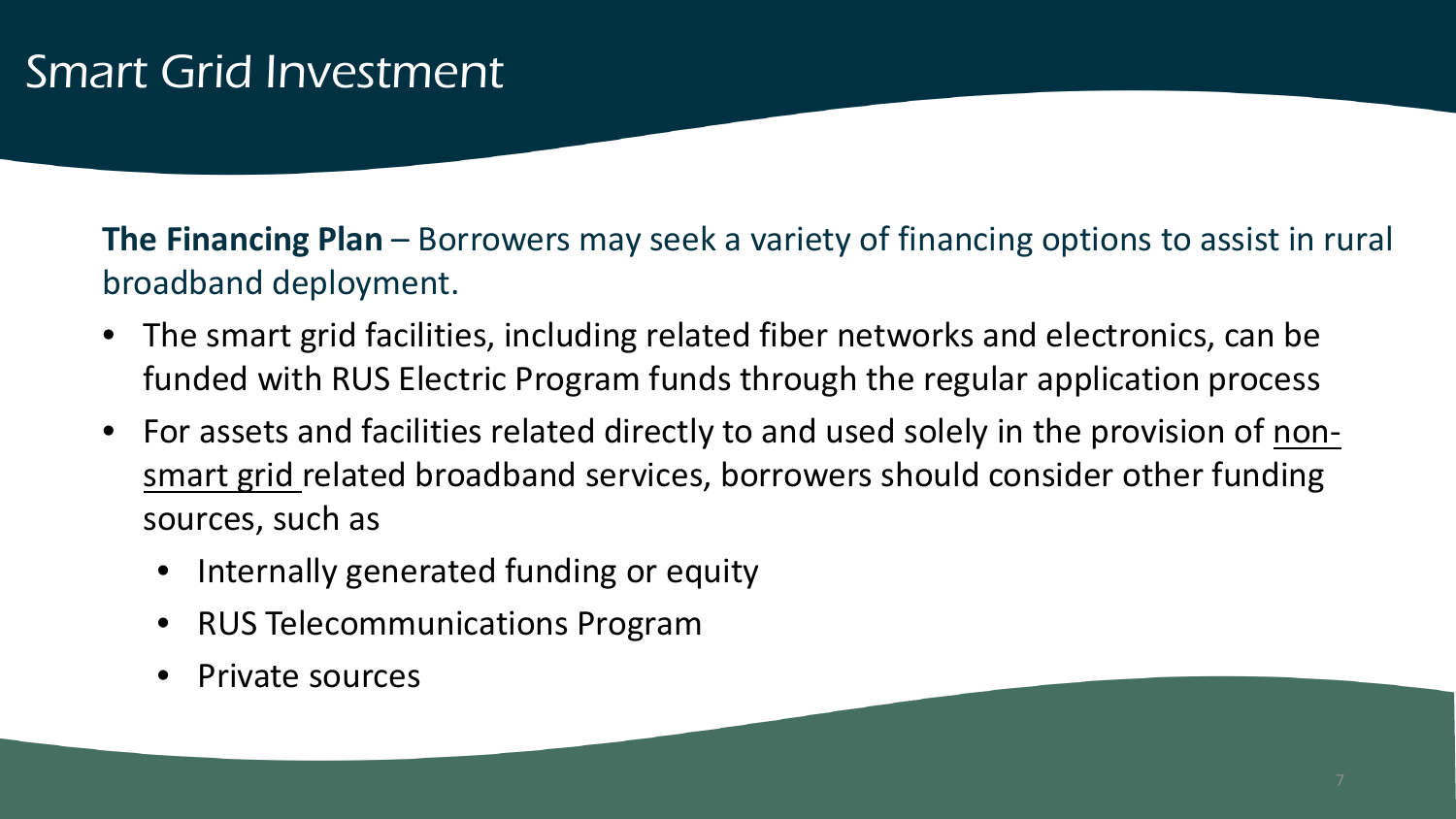**The Business Plan** – after the successful deployment of the borrowers smart grid network, how can facilities be leveraged to provide additional broadband services:

- **Cooperative provided services**,
	- Cooperative deployed, owned and operated smart grid/broadband system (in states where allowed)
	- Subsidiary provided services, leasing fiber backbone from cooperative and/or management and operations agreement
- **Partnerships**…with incumbent service providers,
	- Cable companies, telecommunications companies or cooperatives, other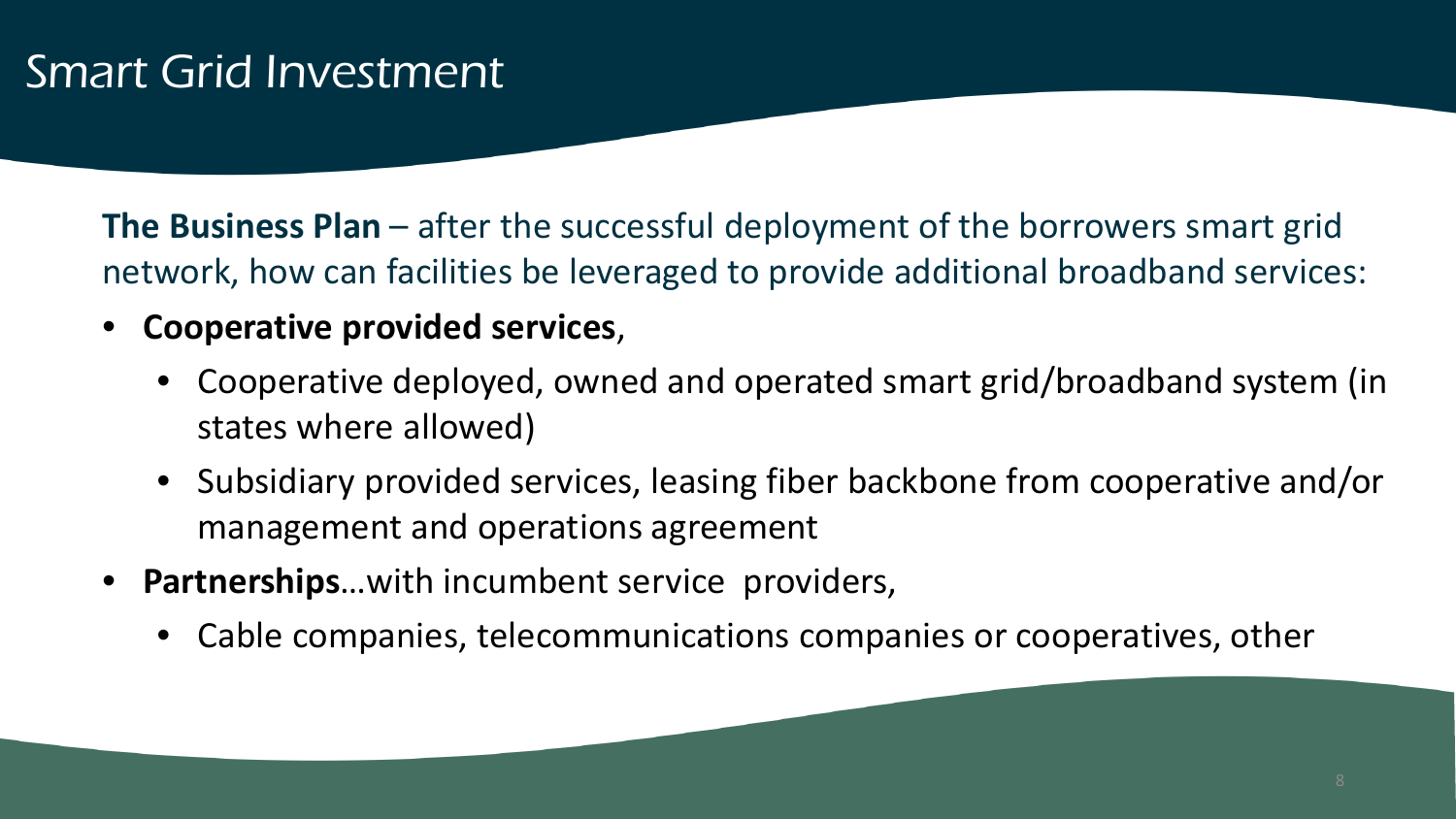#### Guaranteed Loan Program – System Loans

- Where RUS is typically able to finance 100% of the project costs included in the loan application. The amount or percentage of the financing may be limited due to the rural determination and other factors.
- Generally requires that the Borrower provide RUS with a 1<sup>st</sup> lien on all the Borrower's real and personal property. The lien shall be in the form of a mortgage. *This provides "Loan Security."*
- In certain cases, the Administrator may accept other forms of security such as a pledge of revenues.
- Administrator, at his or her discretion, may approve an indenture in lieu of a mortgage.
- Additional controls (on the Borrower's financial, investment and managerial activities) appear in the loan contract and mortgage.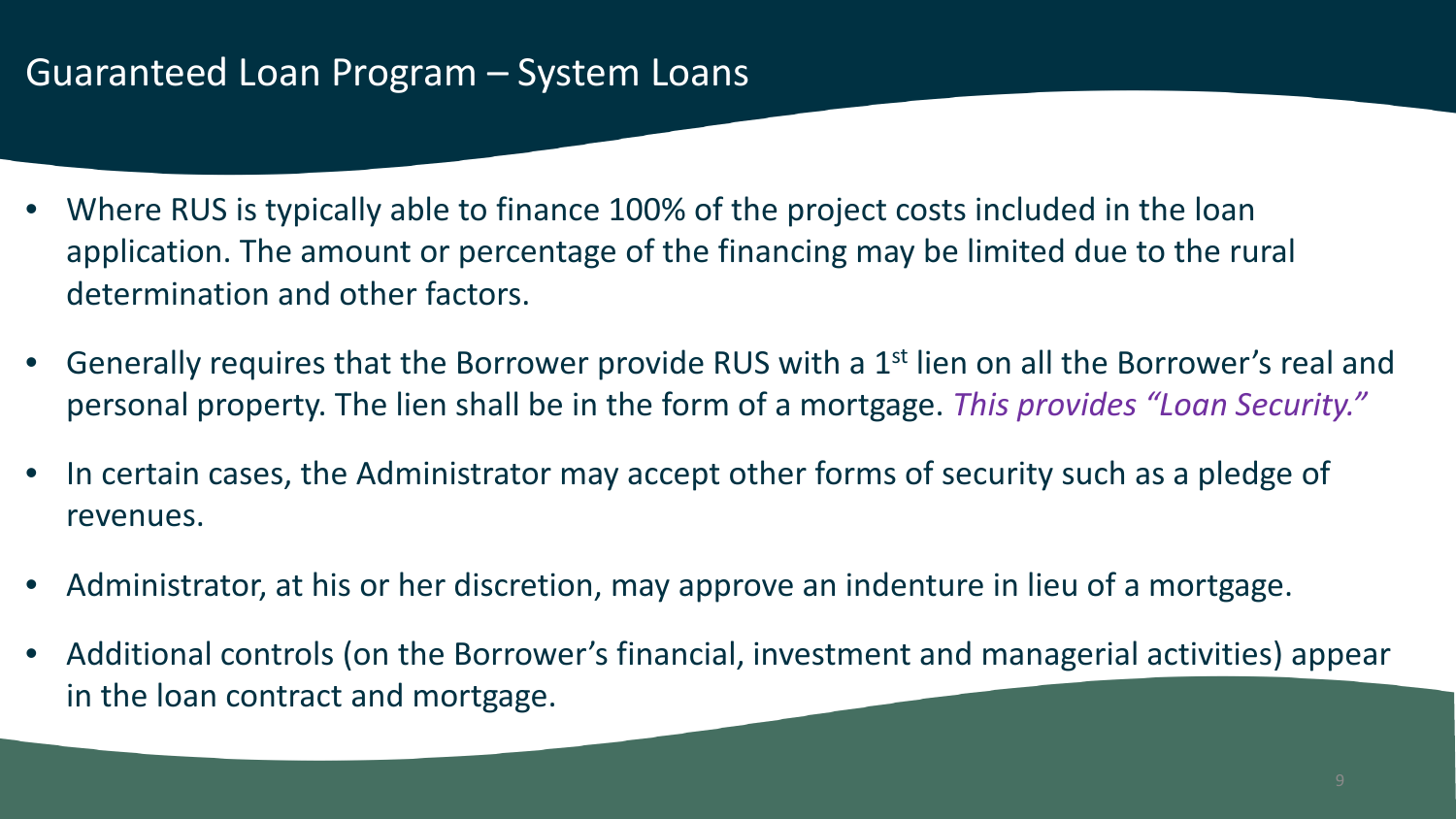#### Guaranteed Loan Program – Project Loans

- Loan funds used to finance the specific project with no lien on any other property.
- RUS can finance up to 75% of the total capitalized costs.
- The owner(s) of project must provide at least 25% equity.
- RUS will provide loan funds to finance the project in the total amount that does not exceed any one of the following:
	- 75% of the total capitalized cost of the project;
	- The total capitalized cost of the project minus both the project's equity contribution & other sources of capital financing (e.g., grant funds, loans for other lenders, etc.); or
	- The rural percentage of the offtaker's service territory (assuming the offtaker will receive 100% of the project's output).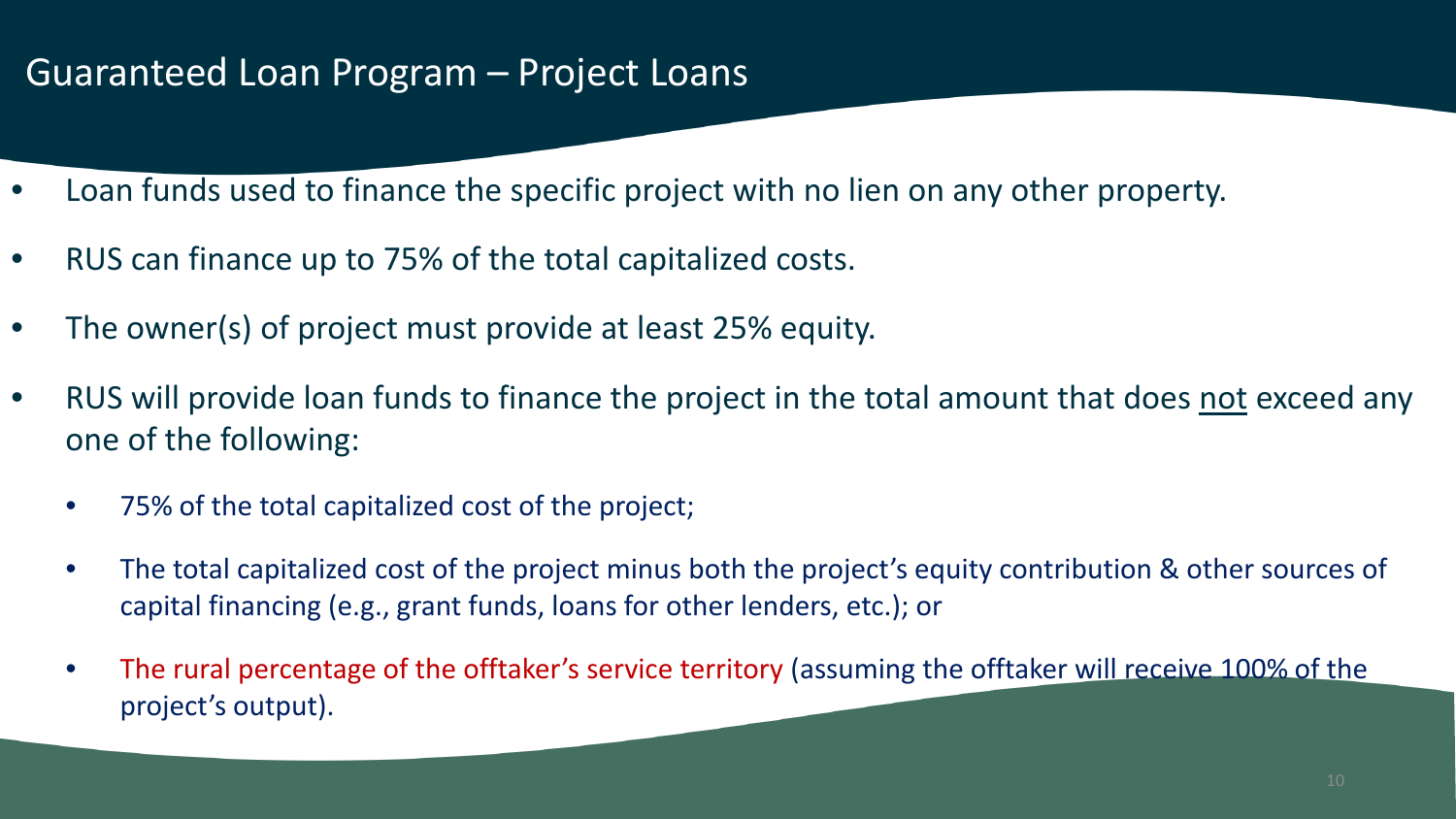#### Guaranteed Loan Program – Project Loans

- Borrower will need to establish and fund at least 2 separate reserve accounts.
	- An O&M Reserve in the amount equal to the O&M expenses that Borrower is expected to incur during the 1st year of operation.
	- A Debt Reserve Account in the amount equal to all principal and interest (P&I) that the Borrower would be required to pay for one year.
	- OLOA may require the establishment of other reserve accounts depending on the perceived risks of the project.
- Specific conditions or controls will be provided in the Commitment Letter to the Borrower.
- Additional controls (on the Borrower's financial, investment and managerial activities) appear in the loan documents negotiated & agreed upon between RUS and the Owner(s).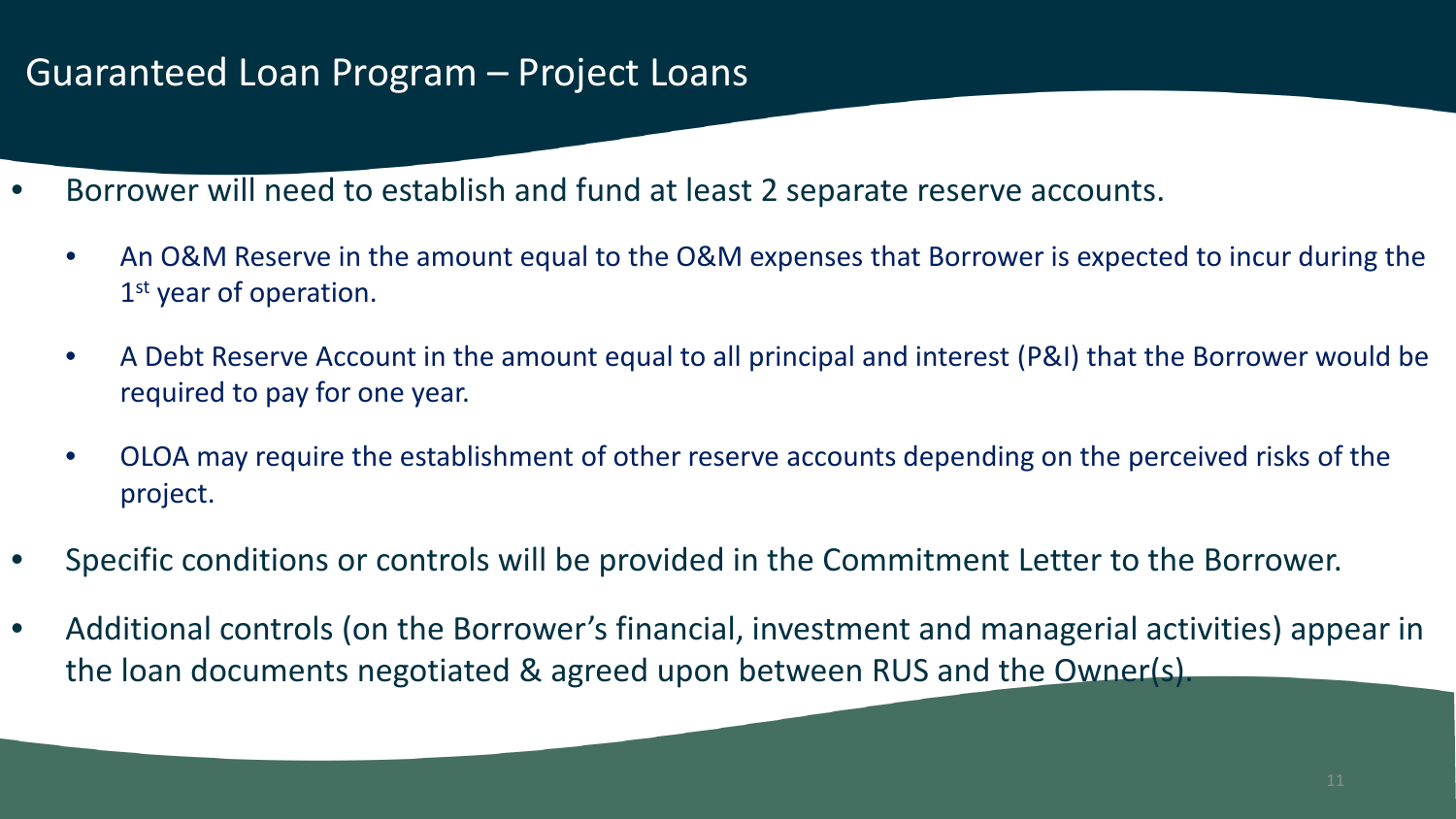#### **Rural Energy Savings Program (RESP):**

RESP is a relending program. RESP provides loans to entities that agree to make affordable loans to help consumers implement cost-effective, energy efficiency measures. Eligible activities include but are not limited to lighting upgrades, HVAC, Heat Pumps, Duct Sealing, Building Envelope Improvements, Door and Window Upgrades, Caulking and Weather Stripping, On and Off Grid Renewable Energy Systems. RESP borrower must be able to justify, to the satisfaction of the Administrator, that the proposed Energy efficiency measure is cost effective and the technology is commercially available.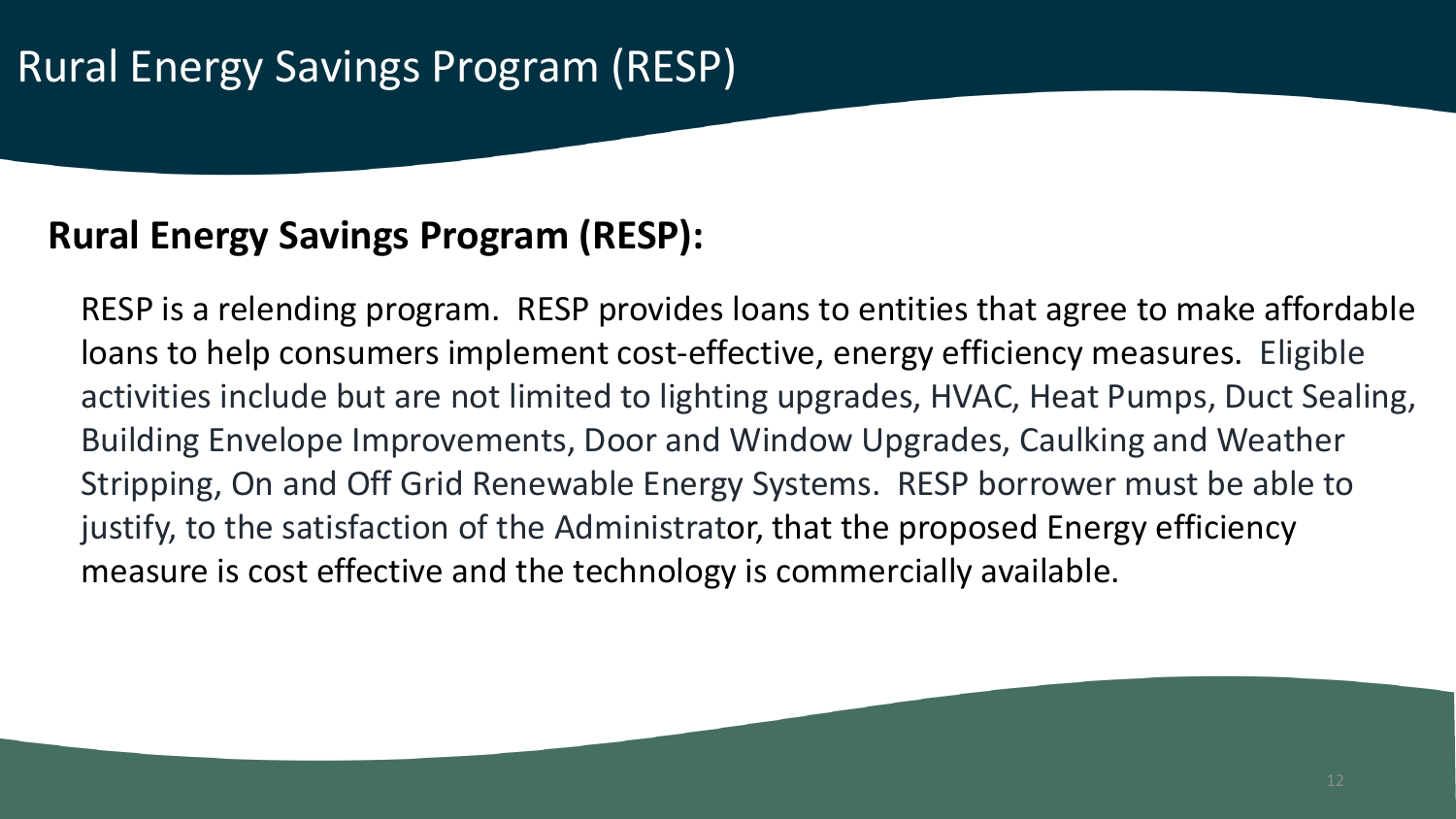## Rural Energy Savings Program (RESP)

#### **Eligibility to Participate in RESP:**

• Eligible applicants under the RESP include current and former RUS borrowers, subsidiaries of current or former RUS borrowers, and entities that provide retail electric service needs in rural areas (must be eligible for Electric Program loans). If any of the current service area is rural, all of the service area is eligible.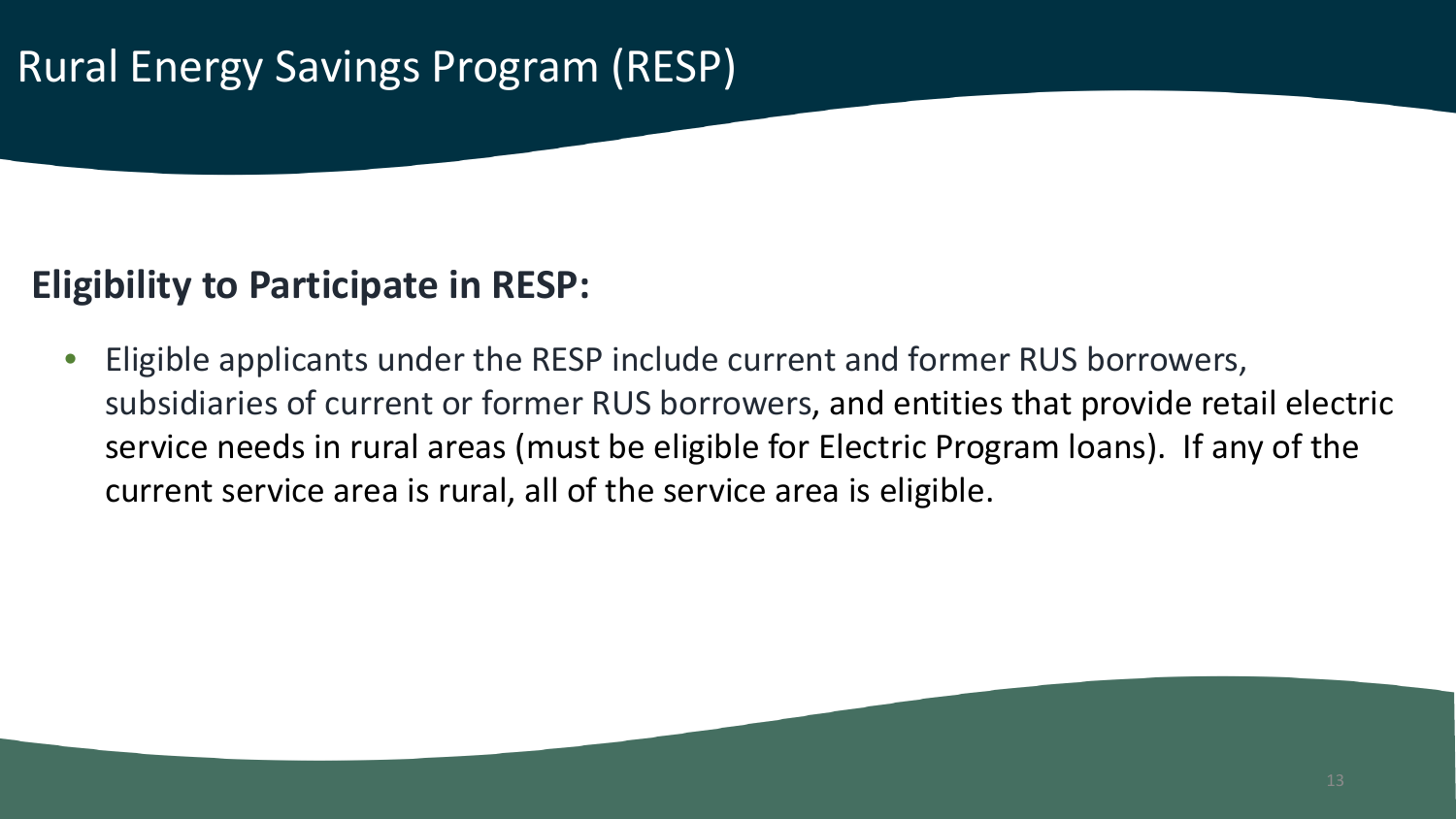## Rural Energy Savings Program (RESP)

#### **Terms of the RESP Loans:**

- Up to 20 years at a 0% interest rate.
- Up to 5% interest rate for relending to end users qualified consumers, for up to 10 years.
- Up to 4% of the loan total may be used for startup costs.
- No more than 50% draw in any one year.
- Equipment/materials must be ATTACHED to a dwelling/building/property.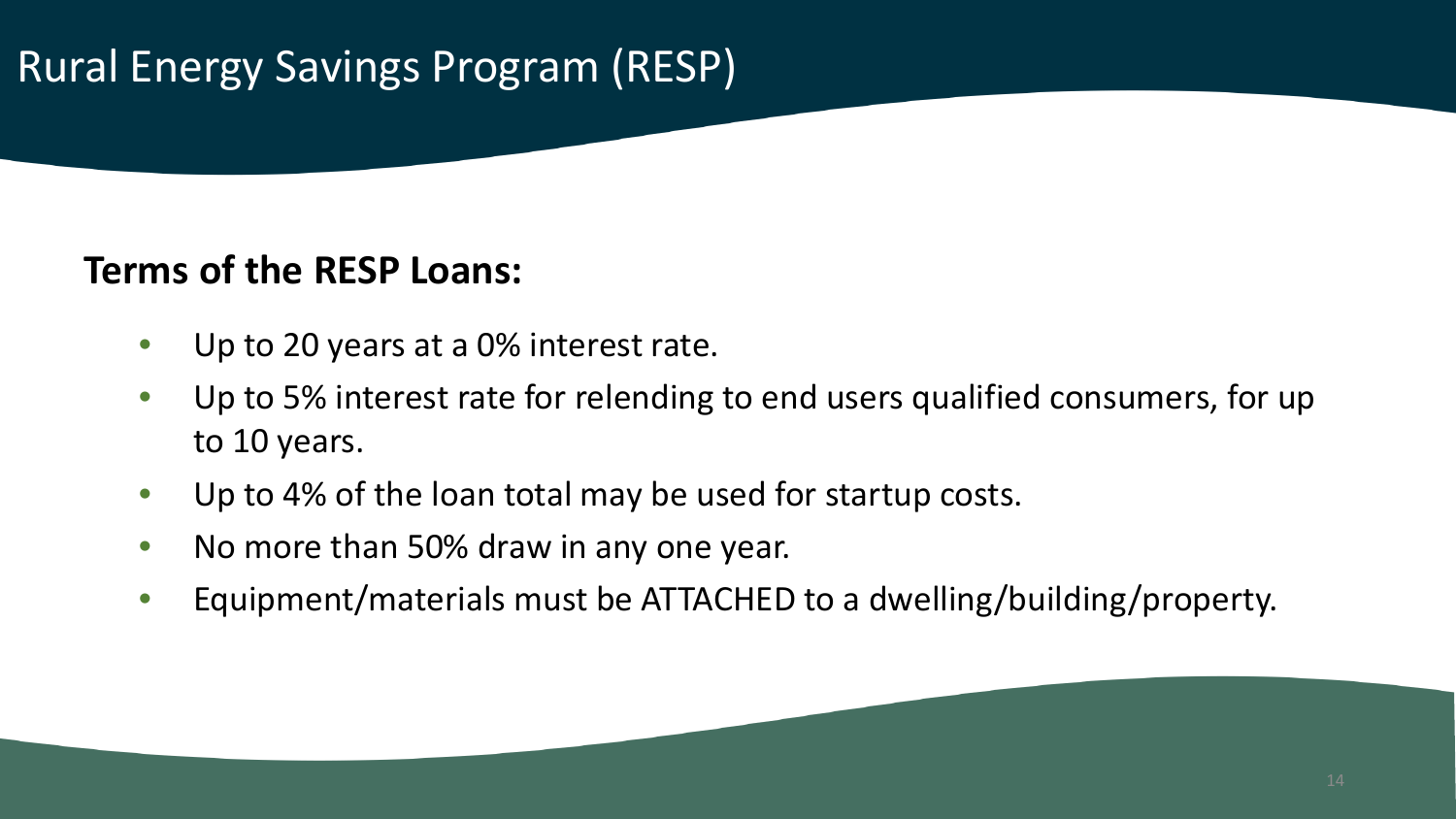## Rural Energy Savings Program (RESP)

**A Notice of Funding Availability (NOFA) as published August 6, 2018. The application window will close September 30, 2019. Approximately \$100 million is available.**